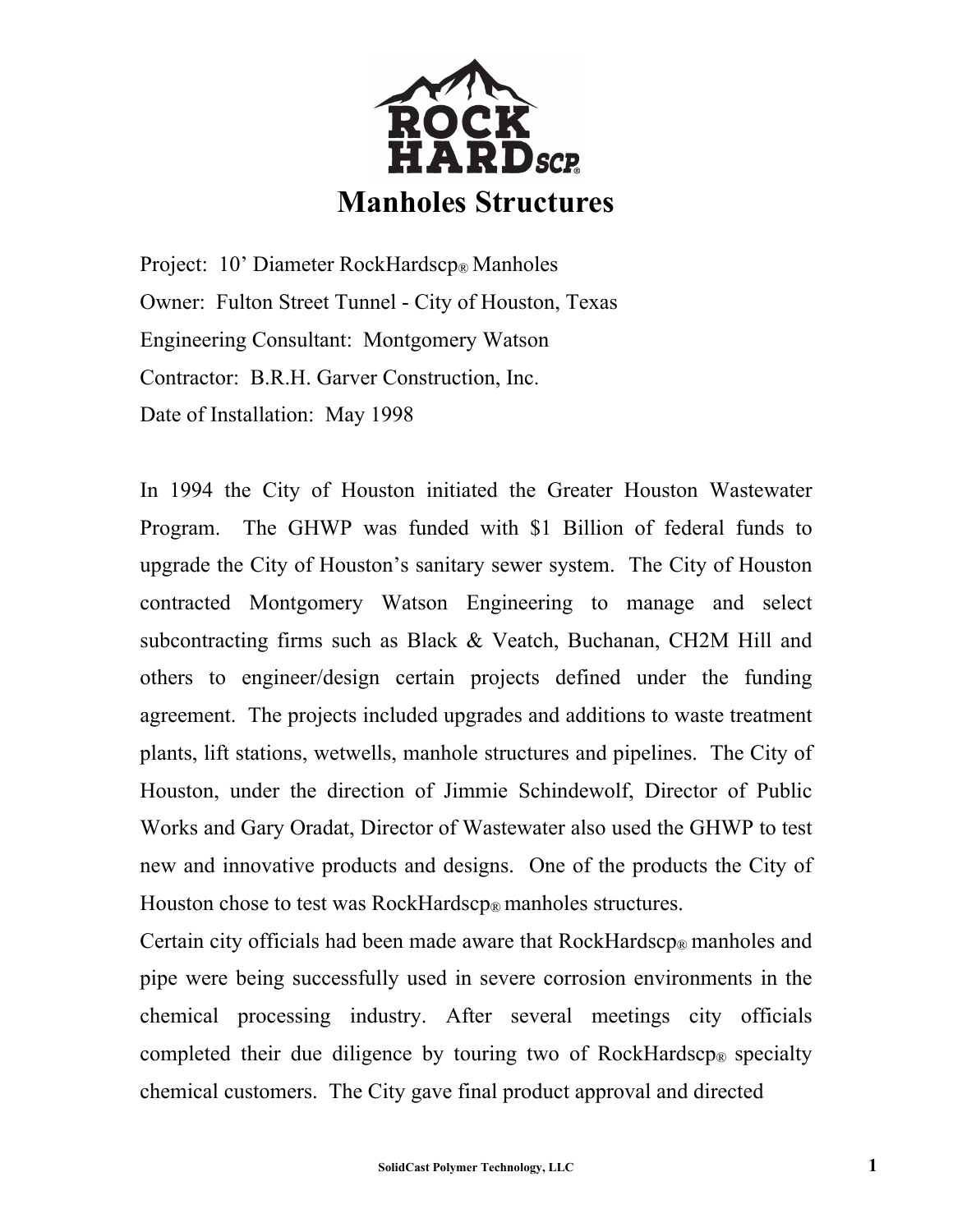

RockHardscp® to contact B.R.H. Garver Construction, the low bid general contractor for the Fulton Street Tunnel project. The agreement was that if RockHardscp® manhole structures were not more expensive than T-Lock lined concrete manholes the City of Houston would agree to approve the installation of RockHardscp® manholes structures.

The scope of the project was to install a 10' ID RockHardscp® manhole base to accommodate  $6\frac{1}{2}$ . ID T-Lock lined concrete jacking pipe, then transition to 6  $\frac{1}{2}$ . ID RockHardscp<sub>®</sub> manhole risers to within 4' of the street level where the structure would transition again to a 4  $\frac{1}{2}$ . ID RockHardscp<sup>®</sup> riser to street level. The RockHardscp® structures were installed using a threecomponent epoxy mortar. The  $6\frac{1}{2}$  ID concrete jacking pipe was also grouted into the RockHardscp<sup>®</sup> base structures pipe openings using a threecomponent epoxy mortar. The 14 completed structures averaged between 50'-60' in depth. The project consumed over 850,000 lbs. of solid cast polymer with the largest individual piece (Base Structure) weighing over 28,000 lbs.

The success of the Fulton Street Tunnel project established RockHardscp<sup>®</sup> as the product of choice in the municipal wastewater market.

Gary Oradat retired from the City of Houston as Deputy Director of Public Works and is presently the Chief Engineer of the Coast Water Authority and continues to be a RockHardscp® supporter.